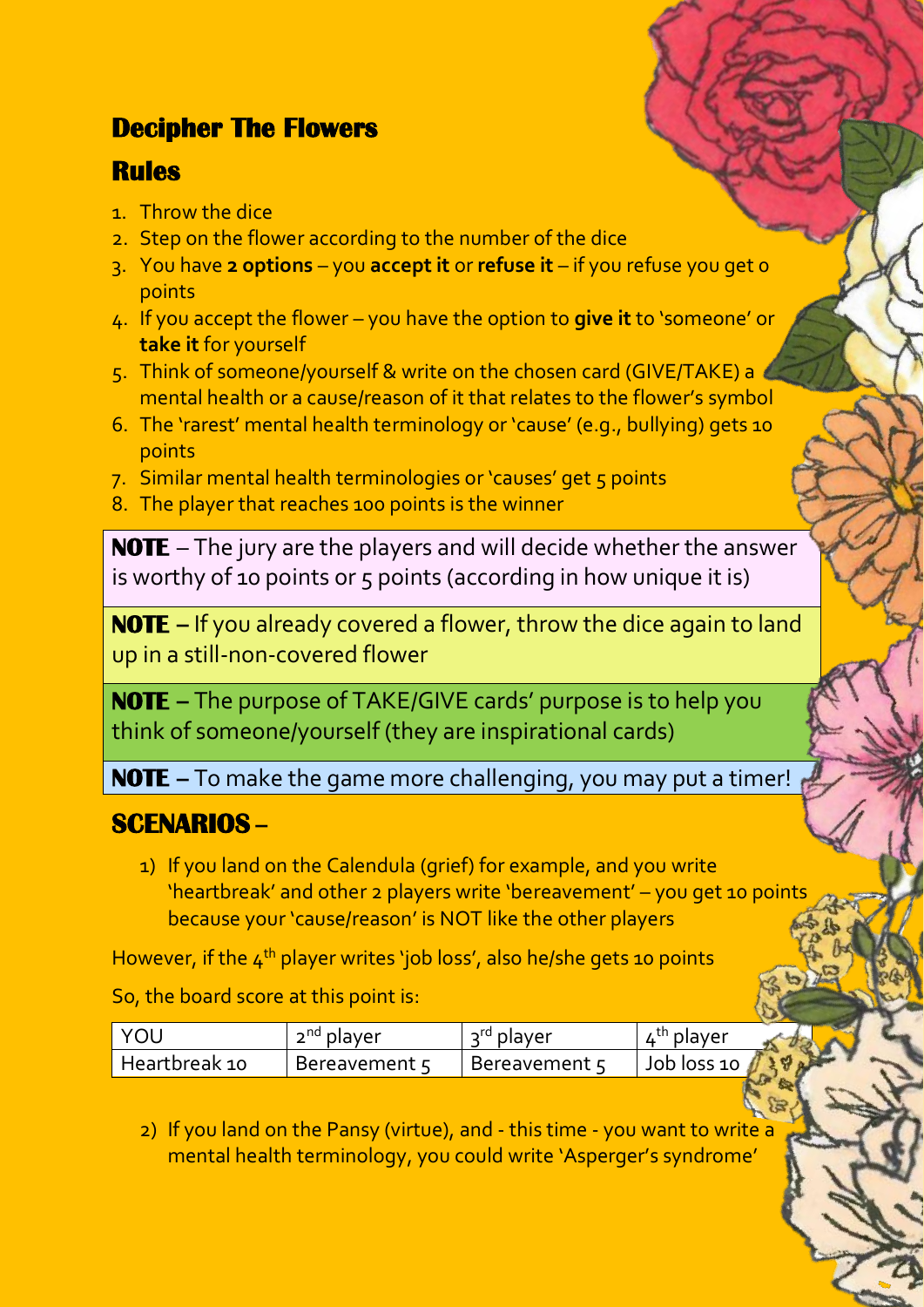(MANY children with autism can do things as children without autism and they may display talents).

Look at the board score

| YOU         | 2 <sup>nd</sup> player | 3rd player        | $4^{\text{th}}$ player |
|-------------|------------------------|-------------------|------------------------|
| Asperger    | Jealousy 10            | OCD <sub>10</sub> | Refused o              |
| Syndrome 10 |                        |                   |                        |

You may be unsure with 'Jealousy' – hence you players are the jury and decide whether he/she gets some points.

I decided to give him/her points because he/she may defend it by saying 'people may be jealous of a virtue of a person and this may cause anger or lowself-esteem in another person'.

People with OCD may be keen in doing ritual acts – some TV programmes have shown cases where they helped to clean a public area.

The 4 th person simply "refused the flower" and therefore he/she got 0 points.

## **You can think about, for example** –

- Anorexia nervosa
- Anxiety
- Armed forces
- Attention deficit hyperactivity disorder (ADHD)
- Autism spectrum disorder
- Bipolar disorder
- Black, Asian and minority ethnic (BAME) communities
- Bulimia nervosa
- Children and young people's mental health (bullying)
- Cognitive behavioural therapy (CBT)
- Crisis care
- Debt
- Dementia
- Depression
- Diet
- Digital mental health
- Drugs
- Eating disorder
- Friendship
- Gambling
- Hearing voices
- Housing
- Human rights